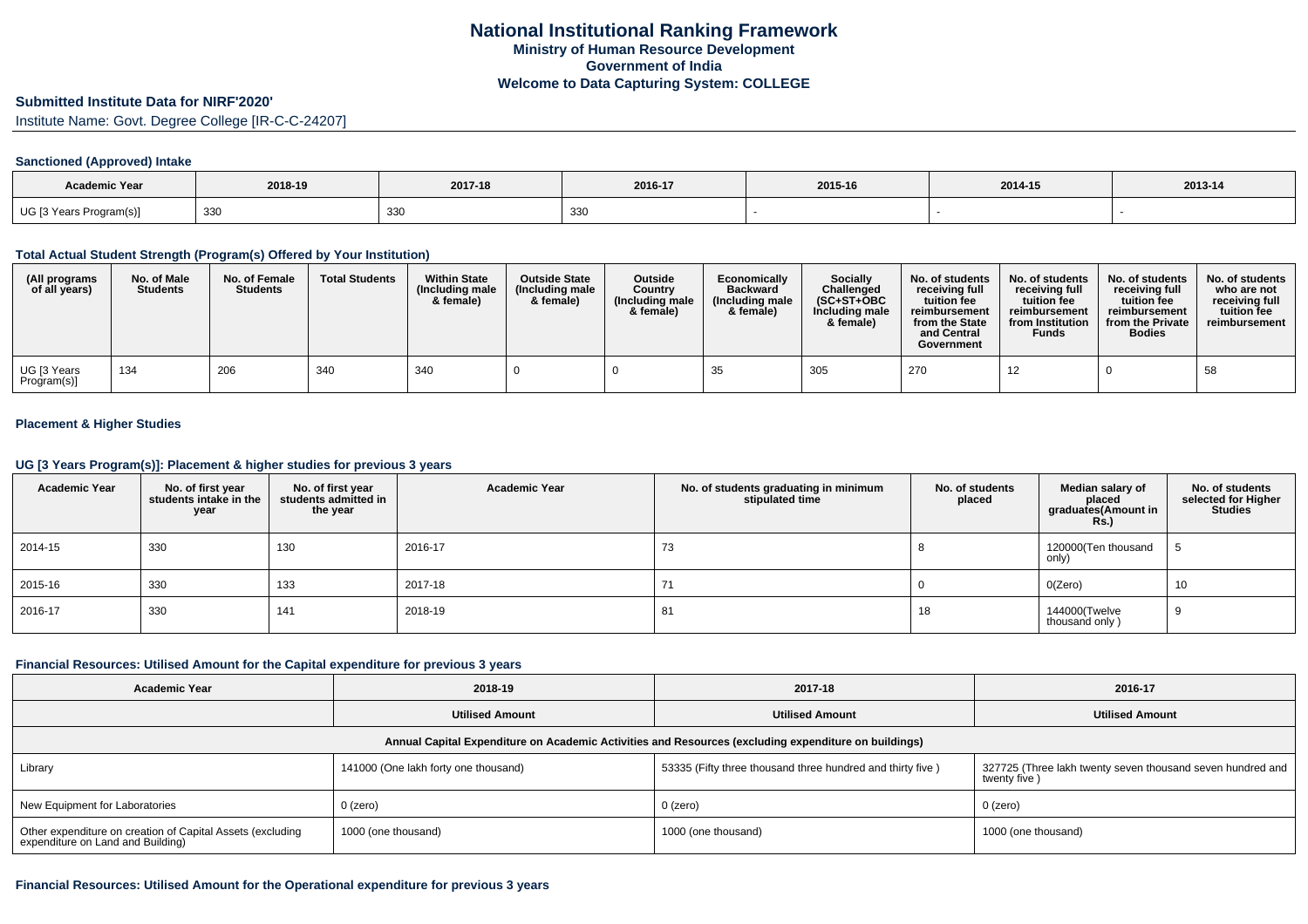| <b>Academic Year</b>                                                                                                                                                                            | 2018-19                                                                                   | 2017-18                                                                            | 2016-17                                                                              |  |  |  |  |  |  |
|-------------------------------------------------------------------------------------------------------------------------------------------------------------------------------------------------|-------------------------------------------------------------------------------------------|------------------------------------------------------------------------------------|--------------------------------------------------------------------------------------|--|--|--|--|--|--|
|                                                                                                                                                                                                 | <b>Utilised Amount</b>                                                                    | <b>Utilised Amount</b>                                                             | <b>Utilised Amount</b>                                                               |  |  |  |  |  |  |
| <b>Annual Operational Expenditure</b>                                                                                                                                                           |                                                                                           |                                                                                    |                                                                                      |  |  |  |  |  |  |
| Salaries (Teaching and Non Teaching staff)                                                                                                                                                      | 23558671 (Two crore thirty five lakh fifty eight thousand six<br>hundred and seventy one) | 16102977 (one crore sixty one lakh two thousand nine<br>hundred and seventy seven) | 20923392 (Two crore nine lakh twenty three thousand three<br>hundred and ninety two) |  |  |  |  |  |  |
| Maintenance of Academic Infrastructure or consumables and<br>other running expenditures (excluding maintenance of hostels<br>and allied services, rent of the building, depreciation cost, etc) | 4500 (four thosuand and five hunded only)                                                 | 1800 (one thousand and eight hundred only)                                         | 1600 (one thousand and six hundred only)                                             |  |  |  |  |  |  |
| Seminars/Conferences/Workshops                                                                                                                                                                  | 0 (zero)                                                                                  | 0 (zero)                                                                           | $0$ (zero)                                                                           |  |  |  |  |  |  |

# **PCS Facilities: Facilities of physically challenged students**

| 1. Do your institution buildings have Lifts/Ramps?                                                                                                        | Not available |
|-----------------------------------------------------------------------------------------------------------------------------------------------------------|---------------|
| 2. Do your institution have provision for walking aids, includingwheelchairs and transportation from one building to another for<br>handicapped students? | No            |
| 3. Do your institution buildings have specially designed toilets for handicapped students?                                                                | Not available |

### **Awards Details**

| 1. All 1. How many faculty member of your institution have received highly reputed national/international awards/recognition from central<br>government agencies in the previous academic year 2018-19 |  |
|--------------------------------------------------------------------------------------------------------------------------------------------------------------------------------------------------------|--|
| 2. How many students of your institution have won international awards in the previous academic year 2018-19                                                                                           |  |

#### **Accreditation**

### **NAAC Accreditation**

| 1. Does your institute have a valid NAAC Accreditation? |            | <b>YES</b> |             |  |  |
|---------------------------------------------------------|------------|------------|-------------|--|--|
| Valid from                                              | Valid upto |            | <b>CGPA</b> |  |  |
| 21-02-2014                                              | 20-02-2019 |            | 2.50        |  |  |
| 31-03-2007                                              | 30-03-2012 |            | 70.70       |  |  |

# **Village Adoption**

| l Have vour institute adopted anv village under Unnat Bharat Scheme? | N0 |
|----------------------------------------------------------------------|----|
|----------------------------------------------------------------------|----|

## **Faculty Details**

| Srno           | Name                  | Age | Designation | Gender | Qualification | <b>Experience (In</b><br>Months) | <b>Is Associated</b><br><b>Last Year</b> | Currently<br>working with<br>institution? | <b>Joining Date</b> | <b>Leaving Date</b> | <b>Association type</b> |
|----------------|-----------------------|-----|-------------|--------|---------------|----------------------------------|------------------------------------------|-------------------------------------------|---------------------|---------------------|-------------------------|
|                | Dr K Peddi Raju       | 48  | Lecturer    | Male   | Ph.D          | 192                              | Yes                                      | Yes                                       | 25-06-2016          | $\sim$              | Regular                 |
| $\overline{2}$ | G Gopi Ram            | 40  | Lecturer    | Male   | M.Sc.         | 144                              | Yes                                      | Yes                                       | 01-08-2008          | $\sim$              | Adhoc /<br>Contractual  |
| - 3            | DR M<br>BHUPATIRAYALU | 34  | Lecturer    | Male   | Ph.D          | 113                              | No                                       | Yes                                       | 31-05-2017          | $\sim$              | Regular                 |